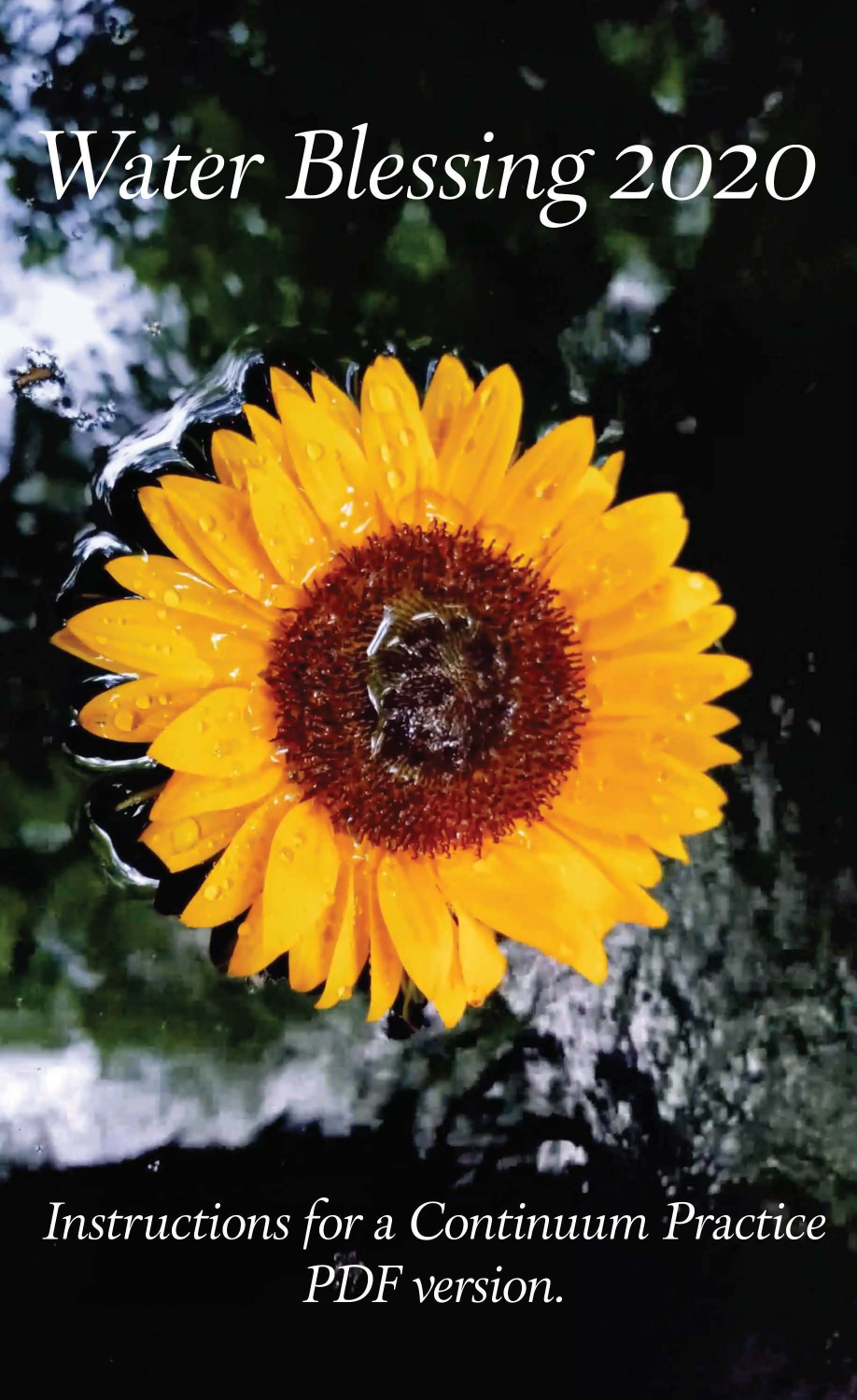## **Water Blessing Continuum Exploration A Personal Movement Practice**

*Water Blessing* has five parts that flow into each other as a whole. These five parts make up one layer or cycle. Each layer or cycle can be repeated as long as your practice time allows.

If you need assistance with understanding any of the concepts of Continuum, or how to do the sounds, please contact **Elaine at [info@watermark-arts.org](mailto:info@watermark-arts.org)**, or a Continuum Teachers Association member near you at **www.continuum teachers.com.**

#### **Part 1 – Vertical Gesture with O sound**

**● Wait for an impulse to raise one, or both arms overhead. Gently curl your fingers in; bring your arm down the central axis or mid-line of your body, while sounding O's.**

This gesture encourages presence in the moment and establishes a bodily connection from sky to earth. The gesture also acknowledges the mid-line of the body – a place of central organization from which so many bodily systems emerge.

- **Sound O's** as you make this gesture, repeating the sound as many times as you need. To make the Continuum O sound: breath in with your mouth closed, shape your throat and mouth into an O shape and let the sound of O ride your exhalation. To encourage your sound to penetrate your being, use a lower tone and encourage the sound vibration inward.
- Repeat this sound and gesture until you feel present in yourself. Let the gesture emerge each time in a unique and individual way.

### **Part 2 – Horizontal Gesture with E sound**

**● Place both hands anywhere along the mid-line of your body - perhaps at your heart, belly or eyes - open your arms, each to their own side while sounding E's.**

The horizontal gesture establishes a connection to the environment. This gesture also acknowledges the growth of body-wide systems from the mid-line outward. This branching pattern is mirrored in nature.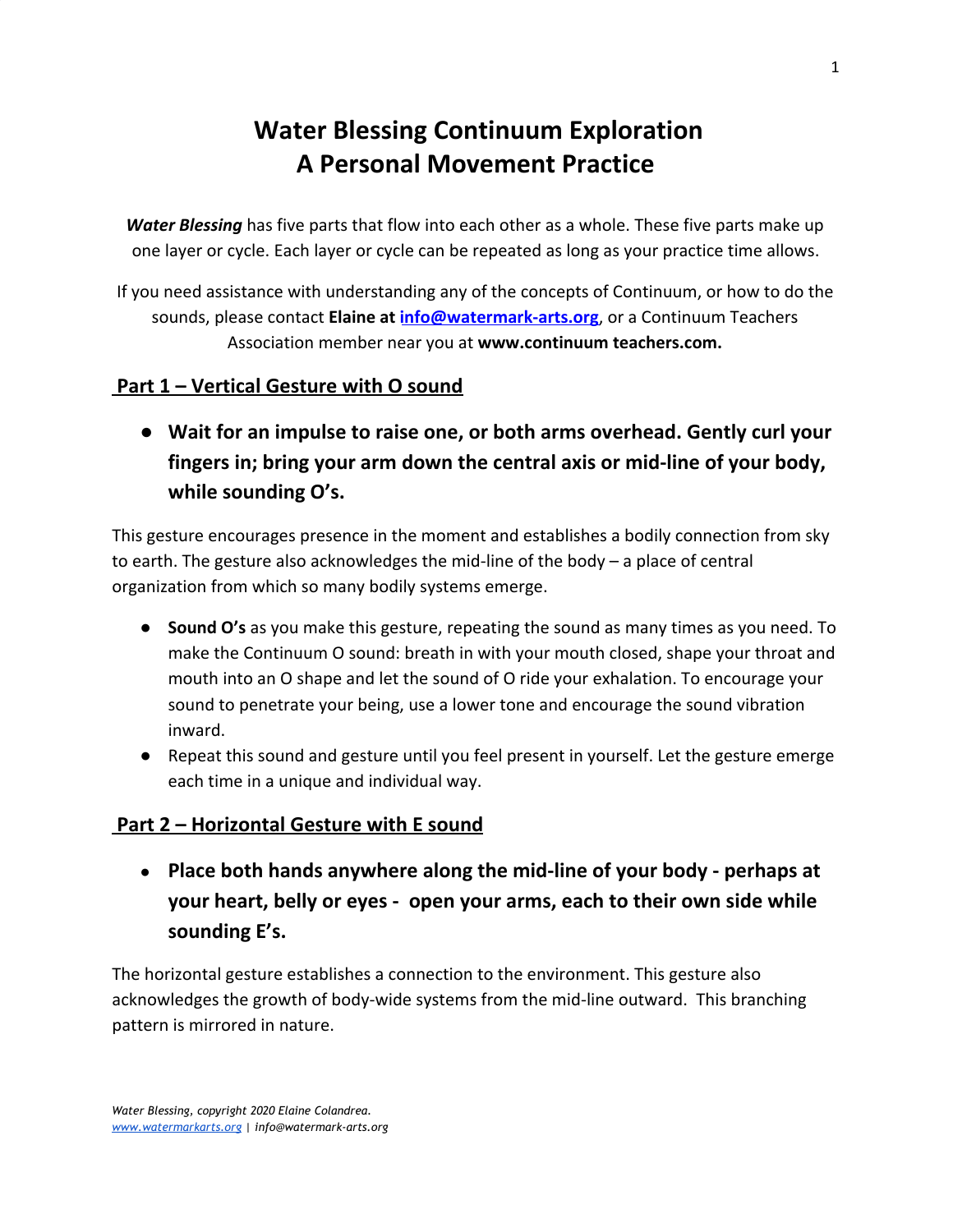- **Sound E's** as you make this gesture: breath in with your mouth closed, shape your mouth and throat into an E shape and sound as your exhale. To encourage the inherent lateralization of the E sound, draw the corners of your mouth outwards as you exhale. Tone in the middle to lower range.
- Experiment with gesturing from various locations of the mid-line to evoke different experiences. Let yourself be drawn to an area to begin each horizontal gesture.
- Repeat this sound and gesture until you feel connected to the world around you.

### **Part 3 – Water Gestures, with Hah breath**

**● Whether you are in contact with an actual or imaginary source of water, use your hands to cup water and anoint yourself with it. Occasionally, sound Hah breath as you exhale.**

These gestures with water give an opportunity to tap into the refreshing, cleansing, revitalizing qualities of water. Repeat over and over, varying the places your hands contact your body, varying your position and relationship to gravity as you respond to your contact with water, a source of creation and a source of solutions. What does this experience reveal to you?

● From time to time, accompany your response to the water gestures with the **Hah breath**. The HAH breath is done by inhaling with the mouth closed, then exhaling your breath with the shape and breath sound of Hah – rather than a vocalized sound. The H shape relaxes the tongue which flows into the ah shape which releases the jaw.

### **Part 4 – Becoming water, with Humming**

**● Move in wave like motions: undulate, arc, spiral and curve. The steady vibration of the Hum can awaken fluid movement response. Breathing is a wave motion, ride the expansion of your inhalation and the dissolving of your exhalation into fluid movement.**

As the founder of Continuum Emilie Conrad was fond of saying, *"If you want to know about something, you become like it."* (From Elaine Colandrea's personal workshop notes.)

● Move in slow motion so you can follow your own internal impulses and sense the response throughout your being. Encourage one movement to flow into another. Pause or suspend the movement if you become disconnected from what you are doing, or find yourself moving in familiar or known patterns. As you suspend your externally visible